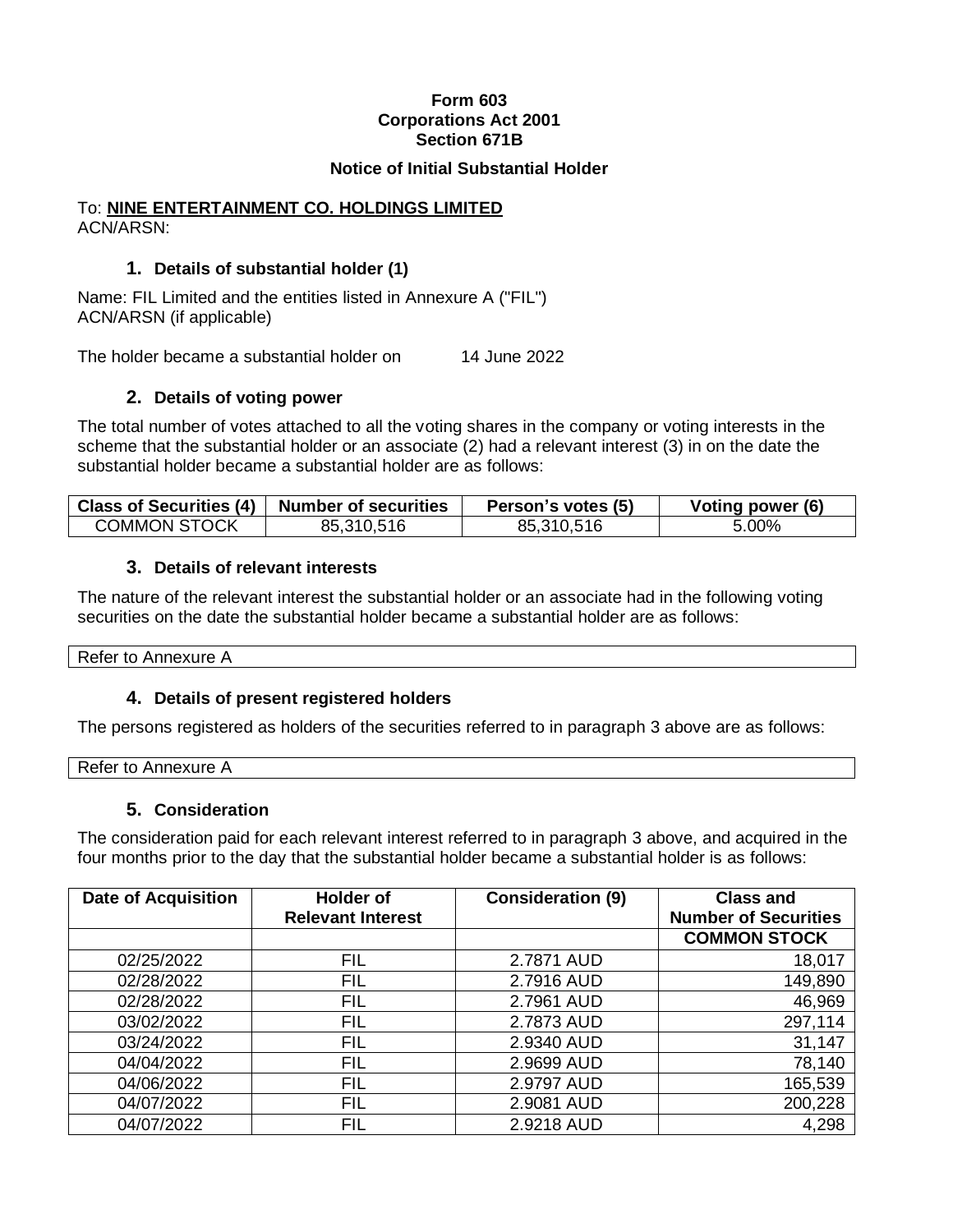| 06/14/2022 | $-$<br>. . | <b>AUD</b><br>.8731 | 806.37            |
|------------|------------|---------------------|-------------------|
|            |            | <b>Total Buys</b>   | 797,71۲. <b>.</b> |

#### **6. Associates**

The reasons the persons named in paragraph 3 above are associates of the substantial holder are all follows:

| Name and ACN/ARSN (if applicable) | Nature of association |
|-----------------------------------|-----------------------|
| N/A                               |                       |

# **7. Addresses**

The addresses of persons named in this form are as follows:

Refer to Annexure A

Charles Gus

**Sign Here \_\_\_\_\_\_\_\_\_\_\_\_\_\_\_\_\_\_\_\_\_\_\_\_\_\_\_\_\_\_\_\_\_\_\_\_**

**Dated: 16 June 2022 Charles Guo Regulatory Reporting Senior Manager Duly authorized under Powers of Attorney by and on behalf of FIL Limited**

#### **Annexure A**

| <b>Investment Manager</b> | <b>Address</b>        | Custodian                          | Nature of           | <b>Sum of Numerator Shares</b> |
|---------------------------|-----------------------|------------------------------------|---------------------|--------------------------------|
|                           |                       |                                    | Relevant            |                                |
|                           |                       |                                    | <b>Interest</b>     |                                |
| <b>FIL Investment</b>     | Level 11, 167         | BROWN BROS HARRIMN LTD LUX (C)     |                     | 5,856,664                      |
| Management                | Macquarie Street,     | <b>BROWN BROTHERS HARRIMAN AND</b> |                     | 95,040                         |
| (Australia) Limited       | Sydney, NSW 2000,     | CO                                 |                     |                                |
|                           | Australia             | <b>CITIBANK LONDON</b>             |                     | 5,975,186                      |
|                           |                       | JP MORGAN, BOURNEMOUTH (C)         |                     | 7,656,214                      |
|                           |                       | NATIONAL ASTL BK MELBOURNE (S)     |                     | 2,824,048                      |
|                           |                       | NORTHERN TRUST LONDON (C)          |                     | 1,850,743                      |
| FIL Investment            | Level 21, Two Pacific | BROWN BROS HARRIMN LTD LUX (C)     |                     | 5,606,950                      |
| Management (Hong          | Place, 88 Queensway,  | CLEARSTREAM BANKING SA LUX (C)     |                     | 488,313                        |
| Kong) Limited             | Admiralty, Hong Kong  | LANDESBANK                         | Investment          |                                |
|                           |                       | BADEN-WUERTTEMBERG                 | Discretion /        | 936,057                        |
| FIL Investment            | 8 Marina View,        | <b>BNP PARIBAS FRANKFURT (C)</b>   | <b>Voting Power</b> | 1,501,085                      |
| Management                | #35-06, Asia Square   | BROWN BROS HARRIMN LTD LUX (C)     |                     | 20,142,684                     |
| (Singapore) Limited       | Tower 1, 018960,      | <b>CITIBANK LONDON</b>             |                     | 2,403,768                      |
|                           | Singapore             | HSBC INVST BANK LTD SEOUL (S)      |                     | 4,170,963                      |
|                           |                       | JP MORGAN, BOURNEMOUTH (C)         |                     | 13,740,768                     |
| FIL Investments           | Beech Gate, Millfield |                                    |                     |                                |
| International             | Lane, Lower           |                                    |                     |                                |
|                           | Kingswood, Tadworth,  | STATE STREET BANK AND TR CO        |                     | 418,624                        |
|                           | Surrey, KT20 6RP,     |                                    |                     |                                |
|                           | United Kingdom        |                                    |                     |                                |